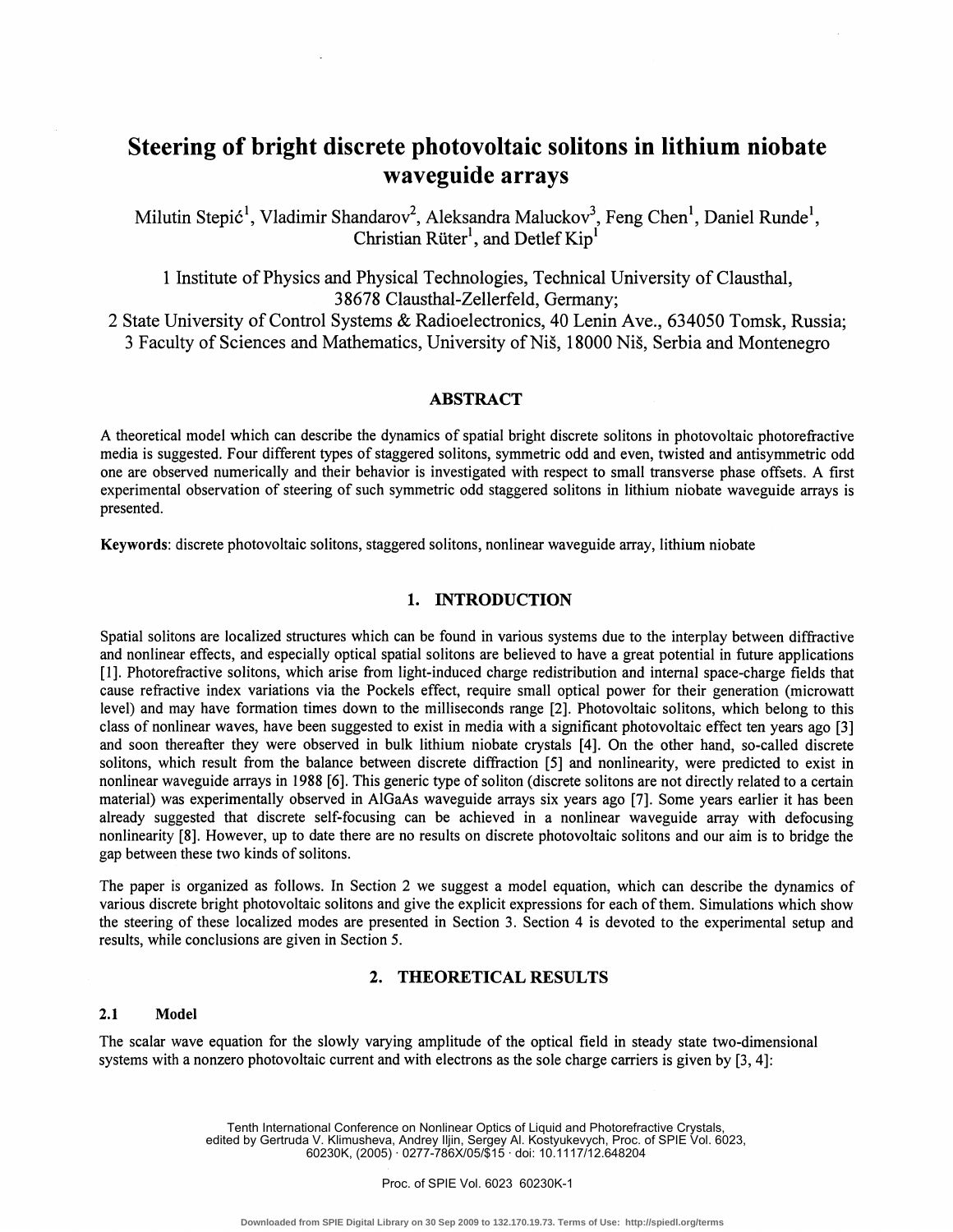$$
i\frac{\partial A_x}{\partial z} + \frac{1}{2k} \frac{\partial^2 A_x}{\partial x^2} + \frac{k \Delta n_r(A_x)}{n_{r_0}} A_x = 0.
$$
 (1)

Here k is the wave number and  $n_{r0}$  is the unperturbed extraordinary refractive index. Mathematically, the nonlinear refractive index perturbation due to the Pockels effect can be written as:

$$
\Delta n_r = \alpha \frac{I}{I + I_D},\tag{2}
$$

where  $I = |A_x|^2$  is intensity,  $I_D = G/q$  is the dark irradiance (G is the dark generation rate, while q is the photoionization cross section), and  $\alpha = -n_p^3 r E_{PV}/2$ . Here  $r = r_{33}$  is the effective electro-optic coefficient, while  $E_{PV}$  is the photovoltaic field constant. Using the following set of substitutions,  $s = x/x_0$ ,  $\xi = z / (kx_0^2)$ , and  $A_x = U I_D^{0.5}$ , where  $x_0$  is the arbitrary width, the wave equation (1) can be transformed into a dimensionless evolution equation:

$$
i\frac{\partial U}{\partial \xi} + \frac{1}{2} \frac{\partial^2 U}{\partial s^2} - \beta_{\rho \nu} \frac{|U|^2 U}{1 + |U|^2} = 0
$$
\n(3)

with  $\beta_{PV} = k^2x_0^2|\alpha|/n_{r0}$ . After the usual discretization this equation reads:

$$
i\frac{\partial U_n}{\partial \xi} + \frac{1}{2h^2} \left( U_{n-1} + U_{n+1} - 2U_n \right) - \beta_{PV} \frac{\left| U_n \right|^2 U_n}{1 + \left| U_n \right|^2} = 0 \tag{4}
$$

where  $U_n$  is the wave function of the *n*-th nonlinear element ( $n = 1,..., N$ ). In the case of periodic boundary conditions  $(U_{N+1} = U_1)$ ,  $h = (L-Nw)/(Nx_0)$  is the normalized distance between two elements and w represents the width of a single waveguide. This equation does not belong to the group of integrable equations because it has only two conserved quantities, power P and Hamiltonian H, while the number of unknowns in this system of ordinary differential equations is  $N$ . The Hamiltonian is given by:

$$
H = \sum_{n=1}^{N} \left\{ \beta_{pV} \left[ \left| U_n \right|^2 - \ln \left( 1 + \left| U_n \right|^2 \right) \right] + \frac{\left| U_{n-1} - U_n \right|^2}{2h^2} \right\},\tag{5}
$$

while the soliton power is given by:

$$
P = \sum_{n=1}^{N} |U_n|^2 \ . \tag{6}
$$

Our model equation wilt be examined in detail on the example of a waveguide array in the photorefractive crystal lithium niobate exhibiting a strong photovoltaic effect. The corresponding crystal parameters are  $r = 32 \times 10^{-12}$ m/V,  $n_{r0}$  = 2.20 (for the green light from the argon ion laser with  $\lambda$  = 514.5 nm) while the photovoltaic field is assumed to be 25 kV/cm. The arbitrary scaling length  $x_0$  is set to 8  $\mu$ m.

#### 2.2 Soliton solutions

From the model equation (4) it is possible to get the following four approximate analytical expressions for the different narrow localized solutions:

a) symmetric odd staggered (o) solution reads:

$$
|U_0| = \sqrt{\frac{\nu - h^{-2}}{\beta_{\rho_V} + h^{-2} - \nu}}, \quad |U_{0 \pm m}| = \frac{|U_0|}{2h^2(\nu - h^{-2})^m}, \tag{7}
$$

#### Proc. of SPIE Vol. 6023 60230K-2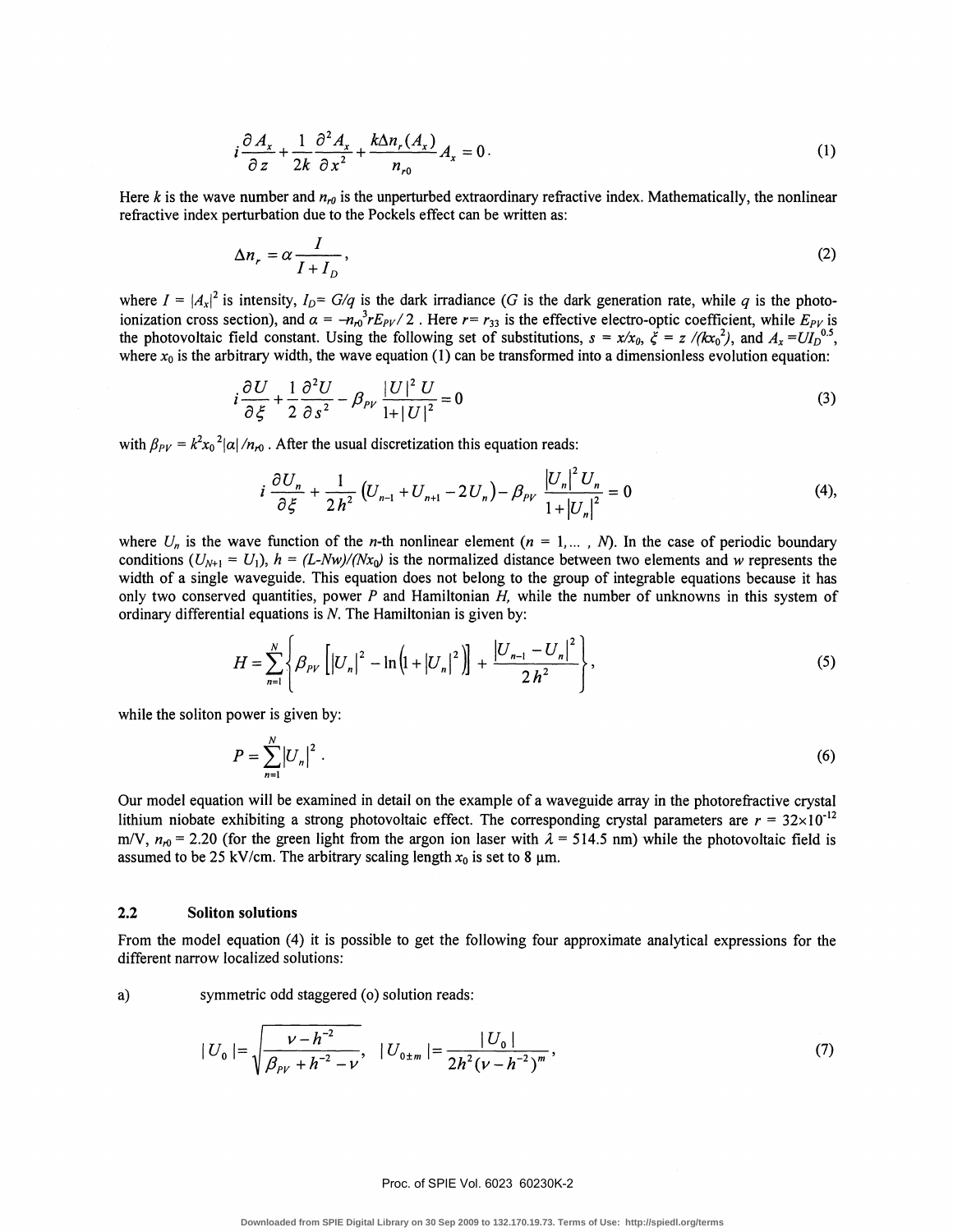where the central element of the array is marked with  $n = 0$ , while  $m = 1, 2, ...$ 

b) The antisymmetric odd staggered (a) solution has the form [9]:

$$
U_0 = 0, \quad |U_{\pm 1}| = \sqrt{\frac{\nu - h^{-2}}{\beta_{\rho_V} + h^{-2} - \nu}}, \quad |U_{\pm 1 \pm m}| = \frac{|U_1|}{2h^2(\nu - h^{-2})^m}, \tag{8}
$$

c) an even staggered (e) solution is described by:

$$
|U_{\pm 1}| = \sqrt{\frac{\nu - 1.5h^{-2}}{\beta_{p_V} + 1.5h^{-2} - \nu}}, \quad |U_{\pm 1 \pm m}| = \frac{|U_{\pm 1}|}{2h^2(\nu - h^{-2})^m}, \tag{9}
$$

d) while twisted staggered (t) solutions can be mathematically described by [9]:

$$
|U_{\pm 1}| = \sqrt{\frac{\nu - 0.5h^{-2}}{\beta_{p\nu} + 0.5h^{-2} - \nu}}, \quad |U_{\pm 1 \pm m}| = \frac{|U_{\pm 1}|}{2h^2(\nu - h^{-2})^m}.
$$
\n(10)

These staggered solutions are shown in Fig. 1 for the soliton power  $P = 6.55$ .



Fig. 1. Staggered discrete photovoltaic solitons with the same power  $P = 6.55$ . a) Symmetric odd, b) even, c) twisted, and d) antisymmetric odd soliton.

#### Proc. of SPIE Vol. 6023 60230K-3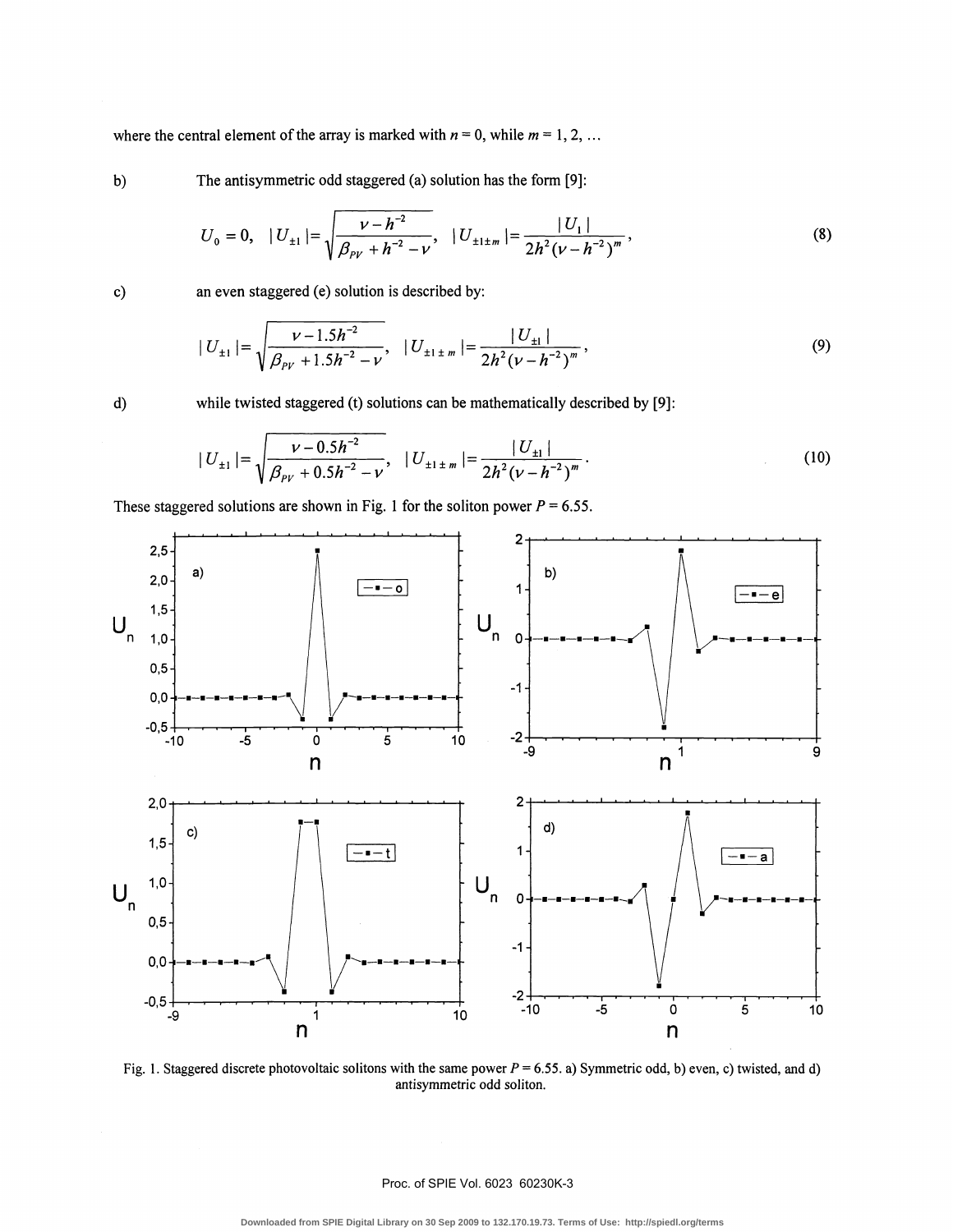| $(0.5h^2, h^2)$ | $(h^{-2}, 1.5h^{-2})$ | $(1.5h^2, \beta_{PV}+0.5h^2)$ | $(\beta_{PV}+0.5h^2, \beta_{PV}+h^2)$ | $(\beta_{PV}+h^2, \beta_{PV}+1.5h^2)$ |
|-----------------|-----------------------|-------------------------------|---------------------------------------|---------------------------------------|
|                 | 0, a, t               | 0, a, t, e                    | 0, a, e                               |                                       |

Tab. 1. Frequency intervals for different types of narrow localized modes.

All of these solutions have a limited interval of allowed solitons frequencies. The width of these intervals depends on the values of  $\beta_{SC}$  and  $h^2$ . The corresponding frequency intervals where these analytical solutions can be found are given in Table 1.

In the linear regime, the last term in Eq. (4) can be neglected. An illustration of discrete diffraction of an even staggered solution in a waveguide array in lithium niobate is presented in Fig. 2.



Fig. 2. Discrete diffraction of an even staggered mode in a one-dimensional lithium niobate waveguide array (top view). The number of elements in the array is  $N = 101$ , while the initial value of the dimensionless pulse amplitude is 0.45.

## 3. NUMERICAL RESULTS

In this section the linear stability of localized modes with respect to transverse translational shifts is considered. The localized modes are numerically forced to move transversally by introducing a small phase difference (phase tilt)  $\varphi$  between adjacent lattice elements. The observed dynamics is rather complex and strongly depends on both soliton power and introduced phase offset. Some typical results are presented in Fig. 3 . Twisted (Fig. 3e), odd symmetric (Fig. 3a) and odd antisymmetric solitons (Fig. 3g) may propagate stable along the array within the allowed interval of their power (frequency). An even soliton is usually trapped by the lattice and transformed into a symmetric odd breather [10] (Fig. 3b-c). Both twisted and odd antisymmetric solitons are unstable with respect to the introduction of a tiny phase tilt  $\varphi$ . Usually, these waves convert either into the corresponding symmetric odd breather with the same power and total energy, or evolve into a breather with lower energy where part of the energy is lost as radiation (Fig. 3f, h). Initially tilted symmetric odd solitons can be either trapped (Fig. 3b) or be unaffected by the lattice, i.e., a free propagation across the lattice may be obtained.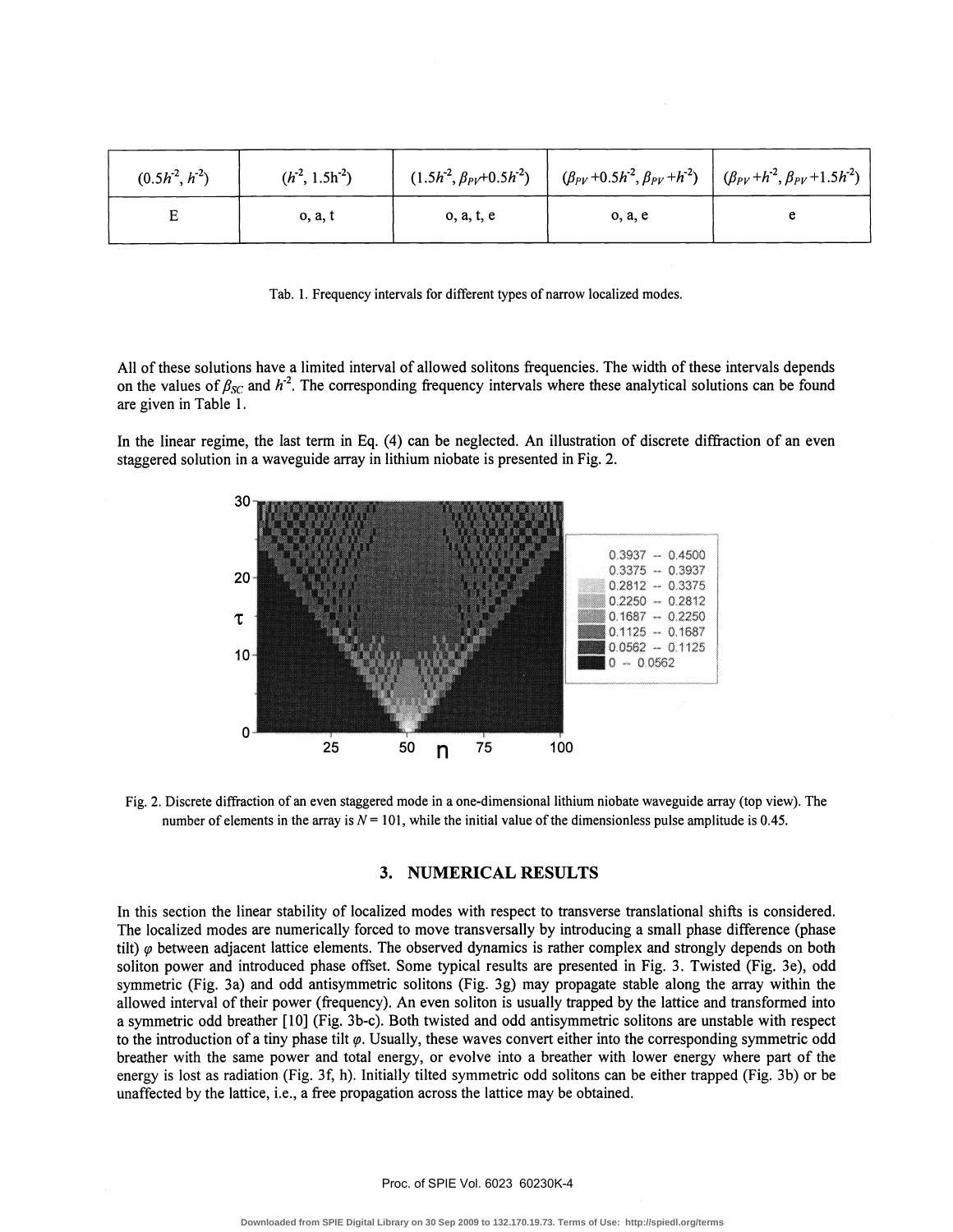

Fig. 3. Propagation of different localized modes with additional transverse phase offset. Symmetric odd soliton with  $P = 0.582$ a)  $\varphi = 0$ , and b)  $\varphi = 0.25\pi$ . Even soliton with  $v = 15.28$  c)  $\varphi = \pi$ , and d)  $\varphi = 0.25\pi$ . Twisted staggered soliton with  $v = 17$  e)  $\varphi =$ 0, and f)  $\varphi = 0.25\pi$ . Antisymmetric odd soliton with  $\nu = 15.1$  g)  $\varphi = 0$ , and h)  $\varphi = 0.5\pi$ . Here  $\tau = \xi / 2h^2$  is normalized propagation coordinate.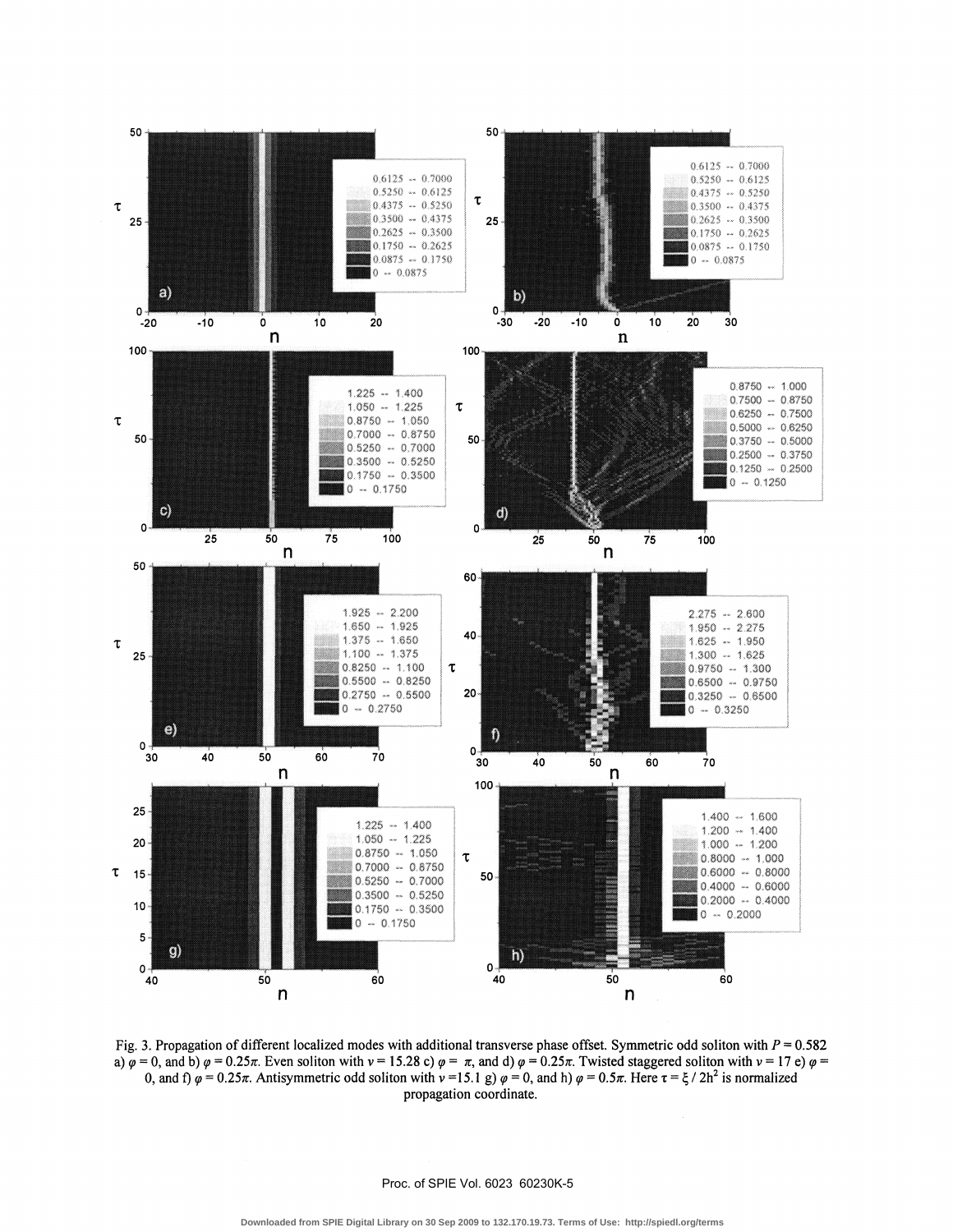## 4. EXPERIMENTAL RESULTS

In this section we describe our experimental setup that we have used and present results which confirms the steering effect of symmetric odd staggered solitons. Our experimental setup is sketched in Fig. 4. The green light of an argon ion laser ( $\lambda$  = 514.5 nm) is divided into two beams by virtue of a Mach-Zehnder interferometer, where the optical power can be controlled by a combination of polarizer and half-wave plate. The two beams of equal power are overlapped under a small angle and are coupled into the waveguide array using a  $40\times$  microscope lens. The grating period of the interference pattern is carefully adjusted to match the inter-waveguide distance of the array. In this way a staggered input pattern, that consists of a central maximum and two first neighbours which are out of phase relative to the center, is obtained (see Fig. 5a). A cylindrical lens forms the elliptical shape of an input light beam to optimize the in-coupling efficiency. A CCD camera system serves for monitoring of the intensity distribution on the rear face of the array.



Fig. 4. Experimental setup. BS's, beam splitters; M's, mirrors;  $\lambda / 2$ , half wave plate; P, polarizer; CL, cylindrical lens; ML's, microscope lenses; WG, waveguide array; CCD, CCD camera.

Our sample is fabricated by titanium in-diffusion [10] into x-cut substrates ( $a \times b \times c = 1$  mm  $\times 7.8$  mm  $\times 18$  mm) where the c-axis points along the grating vector. In order to enhance the photorefractive response, the sample was additionally doped by copper indiffusion with a copper concentration of  $5\times10^{24}$  m<sup>-3</sup>. The distance between the adjacent channels is 3.6  $\mu$ m while the width of the single mode channel waveguides is 4  $\mu$ m.

Both linear and nonlinear light propagation in the waveguide array is shown for an input power of about 4  $\mu$ W in Fig. 5. Because our sample has a rather large time constant, linear wave propagation can be observed immediately after switching on the input beams in Fig. 5B. This profile, which represents the regime of discrete diffraction, is slightly asymmetric due to a small initial phase offset of the two input beams. After a few minutes of illumination light-induced phase changes lead to self-focusing of the beam, which finally results in the formation of a steadystate odd symmetric staggered soliton (Fig. 5C), which is recorded up to steady state within one hour of illumination. This soliton is shifted with respect to the input beam demonstrating steering of the soliton across the array (compare with Fig. 3b). We were able to monitor this localized structure for almost two hours without any changes.



Fig. 5. Images from the CCD camera taken at the front  $(A)$  and at the rear face  $(B, C)$  of the nonlinear waveguide array.

#### Proc. of SPIE Vol. 6023 60230K-6